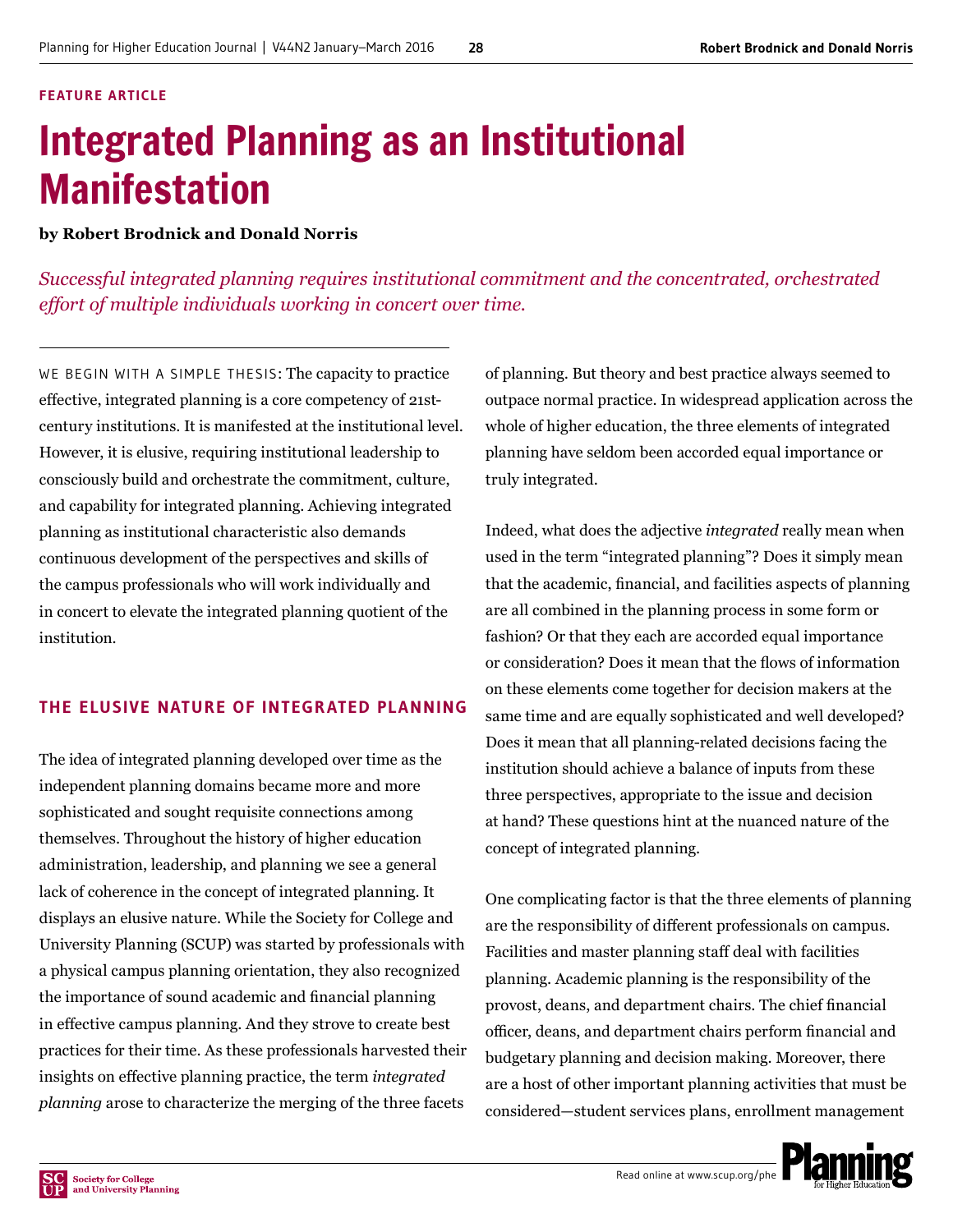plans, emergency plans, housing plans, technology plans, research plans, and many more. In fact, nearly every manager has a role in planning, and some have a plan to execute in discharging their duties. Each of these unit plans is the responsibility of a particular office, or in some cases there are cross-cutting leadership responsibilities. While information flows across these organizational silos, its availability is far from perfect and its nature varies considerably.

Equally important, the patterns and times frames of facilities, academic, and financial planning—and the host of other specialized planning activities—do not coincide. Plans for individual building projects are driven by the system for capital projects, where it can take years or even decades to move from concept to occupied building. Campus master planning is conducted on cycles of five or ten years or longer and may or may not be informed by a truly comprehensive and forward-looking academic plan or by academic strategies that consider the dramatic changes in campus footprint that will be enabled by active learning, collaborative learning, and online and hybrid learning. Financial planning for colleges and departments occurs with every year's budget cycle while financial planning for individual facilities is part of the capital project process. Academic planning is typically distributed to the colleges and academic departments and occurs on a continuing basis. Planning and decision making for regional and professional accreditations are on other cyclical schedules. The point is, at any point in time institutions are engaged in a swirl of regular, periodic, and unexpected planning and decision-making cycles, so efforts to achieve integration of all the multiple facets and factors in that planning and decision making must be carefully calibrated and orchestrated.

Over time, most campuses have used a periodic long-range or strategic planning process as the vehicle to pull together and align the elements of integrated planning. As strategic planning grew in widespread application, it served to pull together insights from the many other strands of campus planning. This forced greater attention on achieving fuller,

more balanced integration of the three planning elements. However, the level of integration remains uneven, and the results are often incoherent. Moreover, the rigor and robustness of each of the elements typically varies. In SCUP's publication *A Guide to Planning for Change*, Norris and Poulton (2008) suggest that strategic, integrated, aligned planning should be the gold standard used by campus leadership to position institutions for leading and navigating in the face of change. However, in practice this has remained elusive.

Left to their own devices and without exceptional, continuous effort, academic, facilities, and financial planning will remain independent (or loosely coupled) until united. Consider the planning flowchart (figure 1) that captures the essence of achieving integrated planning in a complex institutional environment consisting of many planning and decisionmaking processes and episodes. Starting at the top of the flowchart, one begins with the mission, vision, and values of the institution, which drive the academic plan (academic planning and related decision making). The academic plan is the primary driver that in turn shapes the strategic plan and through it the campus master plan and capital plan. All of the additional plans —student services, emergency, housing, technology, enrollment management, and many others—are in turn shaped by the inputs of the preceding plans. The planning and decision-making activities at each stage of this flowchart should be informed by information flows and insights from academic, financial, and facilities perspectives, each appropriate to the particular nature of the decisions being made.

This flowchart depicts a hierarchy of influence. Planning and decision-making processes further down the flowchart are shaped by the decisions expressed in the preceding plans, updated with fresh information on academic, financial, and facilities dimensions. Integrated planning and decision making occur at each stage and level with a balance appropriate to the issues under consideration.

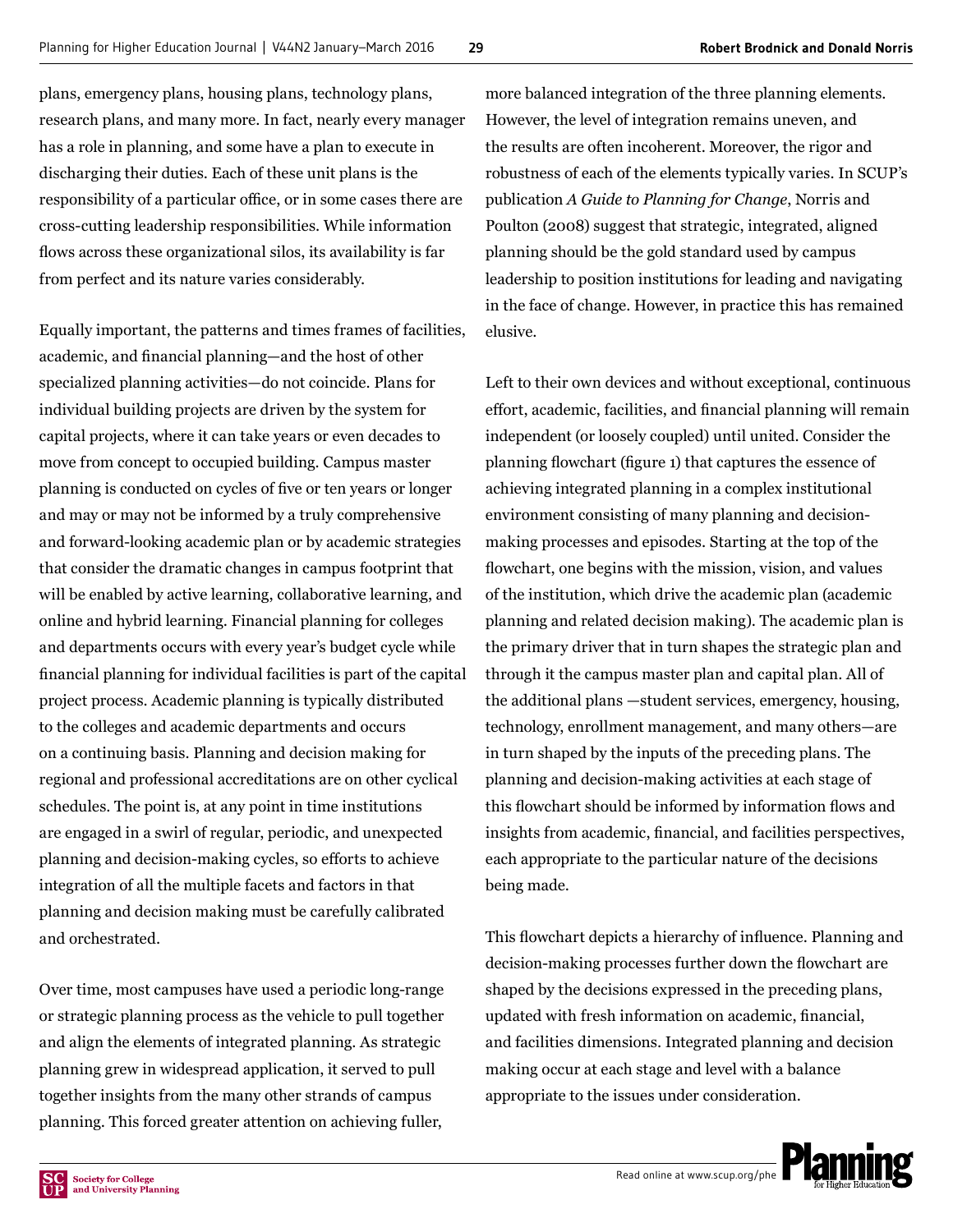

Today, in the revised and upgraded Planning Institute, SCUP defines integrated planning as a sustainable approach to planning that builds relationships, aligns the organization, and emphasizes preparedness for change. Integrated planning is both an overarching model of alignment—the connective tissue among loosely coupled institutional planning efforts—and a process of planning within each of the institution's component planning efforts. But this definition tends to place a great deal of pressure on any one individual to facilitate integrated planning institutionally. Too often, an institutional chief planning officer is tasked with making it happen without an agreed-upon institutional approach and commitment to integrated planning. In such a situation, this person is set up for failure. Successful integrated planning requires institutional commitment and the concentrated, orchestrated effort of multiple individuals working in concert over time.

Let us explore the various ways in which evidence for integrated planning can be found.

# **EVIDENCE OF INTEGRATED PLANNING**

The long-term benefits of integrated planning are numerous. But they can be boiled down to a simple premise—institutions that integrate their planning over time do a better job of adapting to changing conditions in their environment and display continual attainment of the key outcomes set forth in their missions and strategies. They achieve greater alignment in planning and decision making, both *vertically* (institutional level down to colleges, departments, and programs) and *horizontally* (across the different types of planning and decision making). They tend to be more effective and efficient and use measurement to shine a light on achievement and ensure that all decisions are shaped by an integrated blend of insights and perspectives.

*Institutions that integrate their planning over time do a better job of adapting to changing conditions in their environment and display continual attainment of the key outcomes set forth in their missions and strategies.*

# **LEADERSHIP AND CULTURE**

Integrated, aligned planning and decision making require active orchestration by top leadership and a culture that values evidence-based decision making, among other things. In highly integrated and aligned institutions, top leadership frames its expectations for the rest of the institutional community in understandable ways and demonstrates the sort of decision-making behavior it expects—by doing. Planning efforts use qualitative and quantitative information from a range of perspectives in making decisions and strategies. These institutions also depend on data in executing strategies and implementing plans. They use metrics and targets to actively measure achievement and refine plans and initiatives over time. When decision-making authority is delegated downward in the hierarchy, the expectations for the use of planning and decision-making best practices are also communicated and understood. Top leadership nurtures the

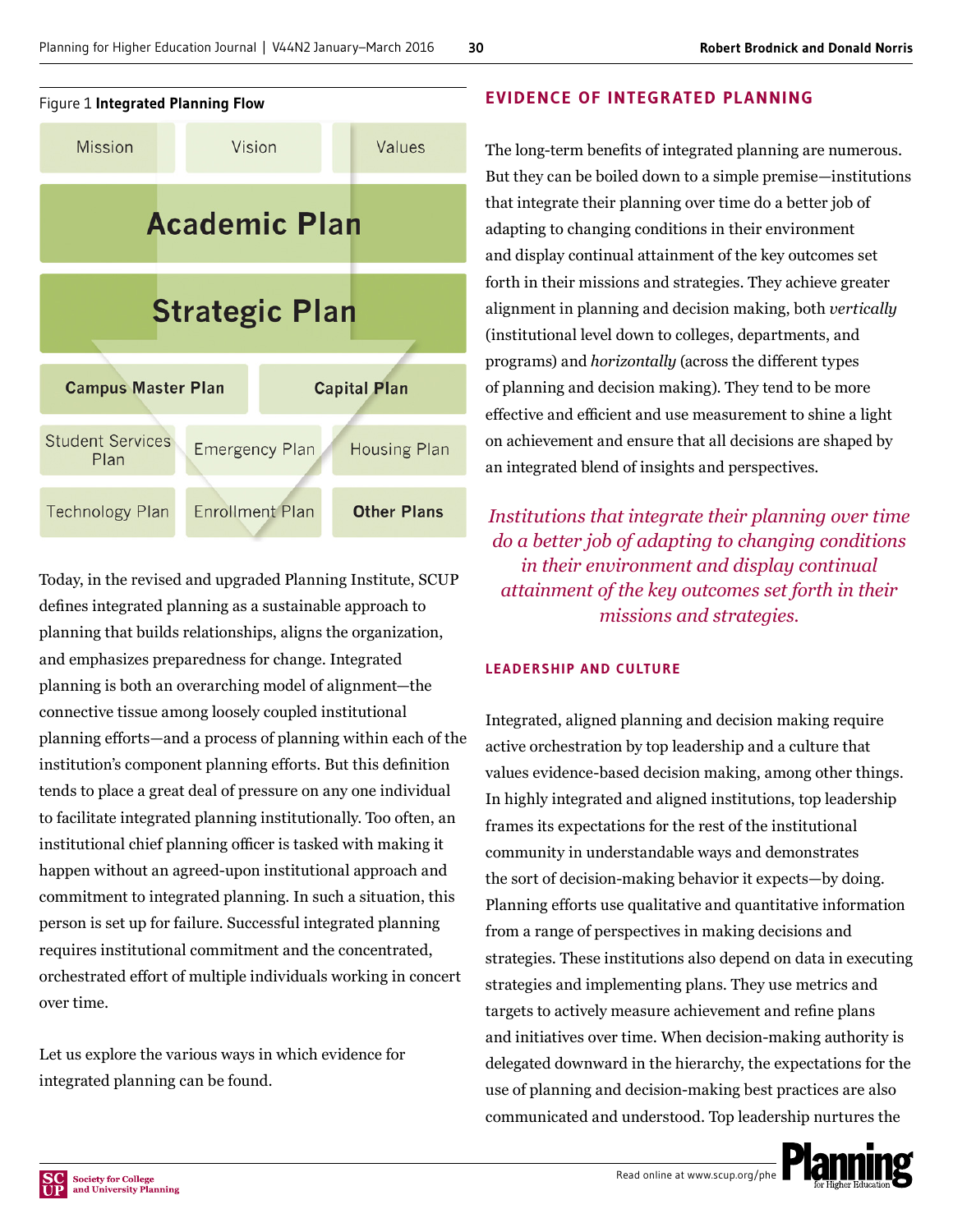development and continuing health of the integrated, aligned planning culture, eventually leading to a culture of shared vision and commitment.

#### **TALENT DEVELOPMENT AND MANAGEMENT**

It takes a trained cadre of managers, staff, and faculty with basic skills and experiences to employ the mechanics of planning. A toolbox of individual competencies and skills is available for staff and managers at all levels. Some of these tools are easily learned through typical professional development channels, while others can be learned and mastered over time through progressive experience. These tools include both learned perspectives on how to achieve integrated and aligned planning and instrumental tools

and techniques. A mature institution with a sophisticated planning approach has a broad range of individuals with planning experience and evidence of formal or informal development or training programs that move individuals along the continuum of planning mastery (from the most basic tools and concepts to the more advanced and artful). Planning is viewed as a core competency of all supervisory and management positions, from the frontline supervisor to the department chair through the dean and senior managers all the way to the c-suite. Talent development at the institution is deployed and managed to actively build understanding of the tools, frameworks, and processes used to achieve integrated, aligned planning and decision making so that eventually integrated planning can manifest institutionally.





Source: Norris and Poulton 2008, p. 30.





Does the institution have a clearly understood portfolio of connected planning and decision-making processes, or is it plagued by a set of parallel, independent, or inconsistent processes that thwart consistent culture and practice? Has the institutional leadership consciously mapped its archipelago of planning processes and cycles and articulated how to use structures, frameworks, and evidence to align them? Achieving alignment is a key expression of integrated planning, and the two kinds of alignment to be achieved are portrayed in figure 2.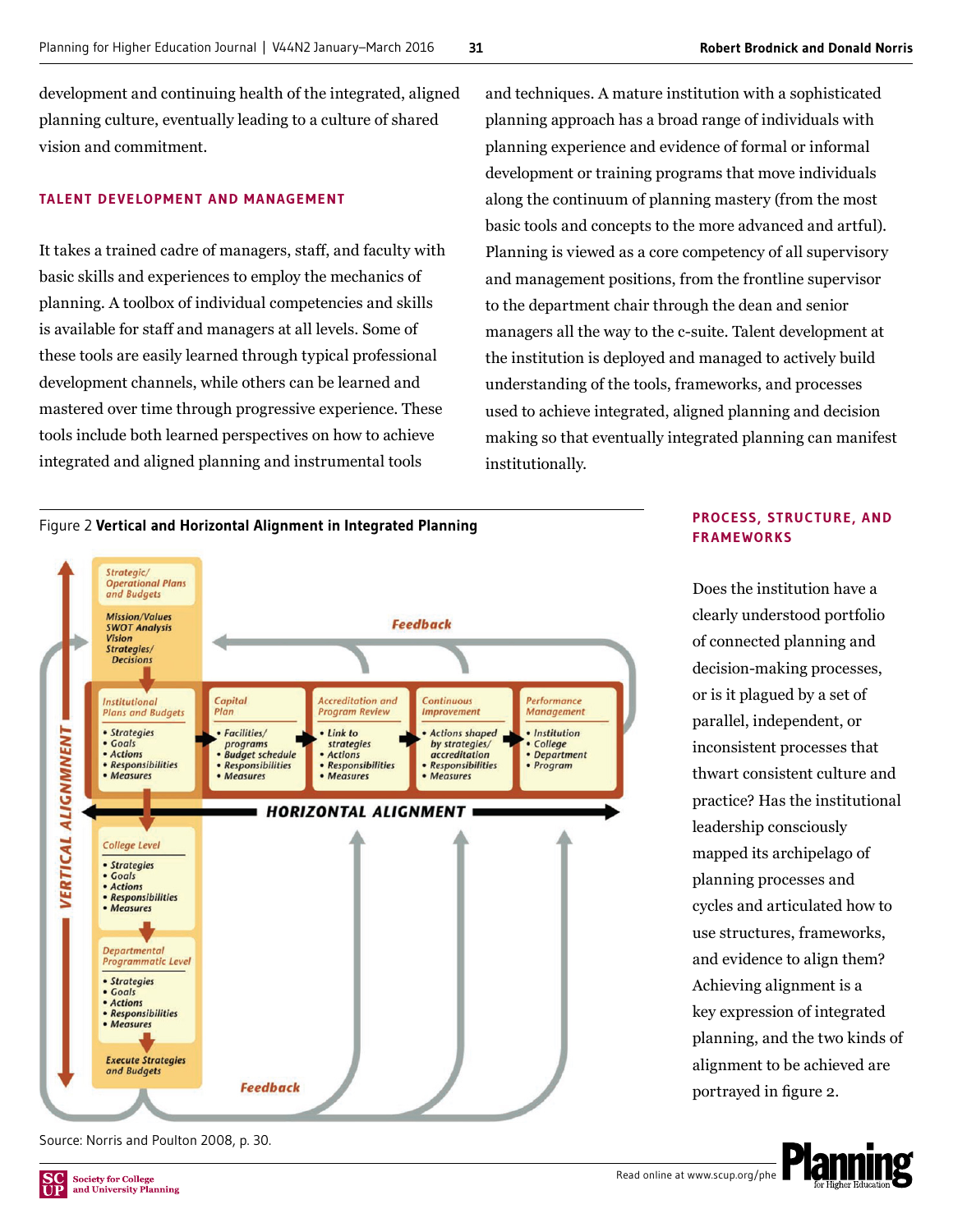Vertical alignment ensures that college-level mission, values, strategies, goals, and actions are reflected in department- and program-level strategies, goals, actions, metrics, and responsibilities. Feedback loops will help both college- and program-level strategies and plans adapt over time. Horizontal alignment ensures consonance among college strategies, budget planning and resource allocation, academic planning, accreditation and program review, institutional effectiveness, and the myriad other specialized planning processes that occur. If an institution's map of these processes and frameworks looks like a bowl of spaghetti, then integrated, aligned decision making is unlikely to be living there.

# **COMMUNICATION, ENGAGEMENT, AND FEEDBACK**

Integrated planning fails to drive effective decision making at all levels without excellent communication. Leaders, managers, staff, faculty, and other stakeholders must understand the vision, values, strategies, goals, and action plans that emerge from integrated planning efforts. Communication of planning and decision outcomes is critical. Even better, top leadership must engage stakeholders at all levels in a fashion that builds commitment and generates feedback. Such feedback can shape refinements and pivots in direction that are essential to eventual success. Integrated planning should include formal communication and engagement plans that specify the multi-threaded mechanisms that will be deployed to engage and motivate stakeholders around a shared vision.

# **INFORMATION, METRICS, AND KEY PERFORMANCE INDICATORS**

To achieve integrated, aligned planning and decision making, institutions must leverage information, metrics, and key performance indicators (KPIs) in ways that cut across organizational silos and align with desired outcomes and targets. A culture of evidence and performance enhancement is critical. If planning and decision making are driven more

by anecdote, intuition, and vision than by evidence, then integrated, aligned planning and decision making will not occur.

So how can we tell if an institution has achieved integrated, aligned planning? Integrated planning is characterized by a number of telltale signs when an institution is doing it well. We have often heard from senior planners, "Well, I'm not sure I can tell you how to do integrated planning, but I know it when I see it." When we talk to institutional planners, we like to ask for a story or two that reveals the presence of integrated planning. Underneath the histories and examples, a few patterns emerge. The basic characteristics and manifestations of integrated planning include

- » focused leadership
- » shared vision throughout the institution
- » effective communication with and engagement of stakeholders, both internal and external
- » alignment of strategies, goals, and actions, both vertically and horizontally
- » nested, aligned plans
- » lack of parallel, competing planning processes
- » informed, evidence-based decision making across silos
- » minimal redundancies
- » flows of resources to key areas of strategy
- » clear set of KPIs, metrics, and targets associated with nested plans
- focused effort shaped by well-communicated and -understood strategies and action plans

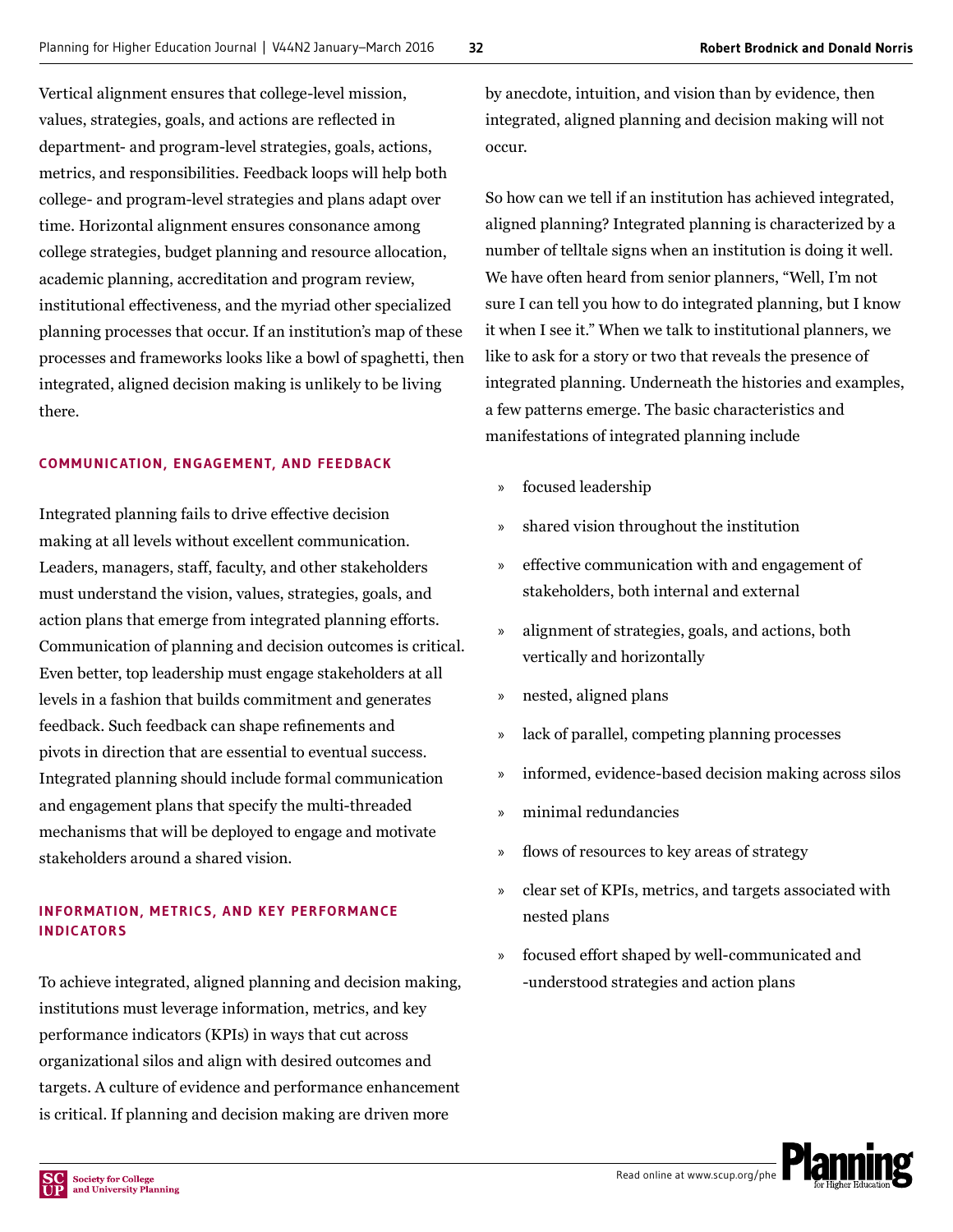## **ASSESSMENT, INTERVENTION, AND DEVELOPMENTAL APPROACHES**

Informed by an understanding of the telltale signs of integrated, aligned planning, how can an institution determine the extent to which it expresses integrated planning? How can it increase its capacity? What long-term reinforcements need to be present to sustain integrated, aligned planning efforts and results? We provide three approaches to making the shift from the individual to the organizational perspective.

# **REFR AMING ASSESSMENT TO FOCUS ON ORGANIZ ATIONAL COMPETENCIES RATHER THAN INDIVIDUAL**

Individual competencies are essential to achieving and establishing integrated, aligned planning as a core organizational competence. However, individual competencies alone will not get the job done. It is at the organizational and enterprise level that integrated, aligned planning is expressed and presented. So it is incumbent on colleges and universities to use assessment tools that capture the relative level of integrated planning development and achievement.

There are two kinds of assessment approaches that we might consider moving forward. In the first, we might consider building an individual assessment tool that focuses on the competencies and skills that span the planning profession; individual scores might then be aggregated across the organization. This could allow us to study averages, norms, deviations, and group scores in institutional units and across the entire institution.

A second approach might use the lens of the institution as a whole. Rather than viewing integrated planning as a sum of the parts as described in the first approach, this approach starts holistically, first assessing the institutional characteristics and expressions of integrated planning and only then exploring the components more fully. These two

approaches to assessment move in different directions, but both could be equally effective. In the long run, perhaps both may be required to get a full picture of integrated planning.

# **SIMULTANEOUSLY ACTING ON THREE DIMENSIONS: INDIVIDUAL , ORGANIZ ATIONAL , AND LEADERSHIP DEVELOPMENT**

Integrated planning is a global concept but a highly localized manifestation. Each institution needs to find its own sweet spot for performing and achieving integrated planning. In the end, integrated planning relies on developing the individual competencies of key employees, creating space for alignment and integration, and demonstrating energetic and persistent leadership along the way. Therefore, an institution must develop its integrated planning quotient by focusing on three dimensions: (1) individual perspectives, skills, and competencies that enable the organization to achieve integrated planning; (2) organizational components and measures that contribute to integrated planning; and (3) leadership that understands and commits to the principles of integrated planning.

- » *Developing individual competencies.* Institutional talent development programs should nurture the perspectives and skills of executive leadership, managers, and staff so that they can effectively participate in and contribute to the component processes that add up to integrated planning. Major planning processes should clearly articulate the values and value of integrated planning as a core function. These development efforts can include punch lists and assessment tools so individuals can know if they are displaying the values, perspectives, and practices necessary for effective integrated planning.
- » *Creating space for alignment and integration.* It takes time, energy, and commitment to achieve integration. Leadership must press continuously to create space for alignment and integration in organizational processes. This includes taking the time to map the various planning and decision-making processes and how their

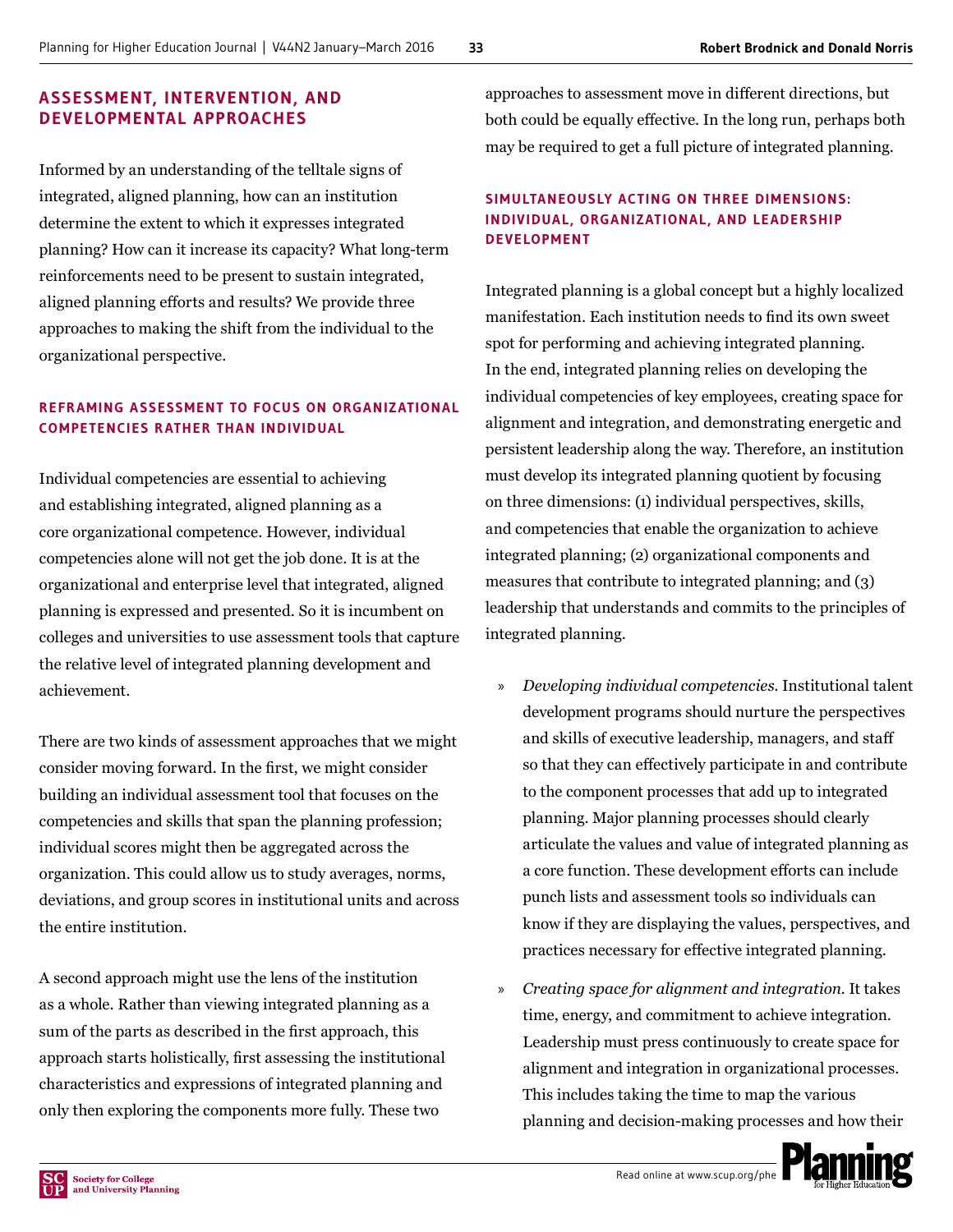cycles and responsibilities fit together. Mapping vertical and horizontal alignment and using these maps to build and communicate understanding of what integration looks like are also critical to creating and maintaining a culture of integrated, aligned decision making.

» *Understanding the critical role of leadership.* To move an institution forward and strengthen its capacities for integrated planning, all three dimensions should co-evolve (individual, organizational, and leadership development). Leadership—yes, the chief executive, but also key leaders across the institution and up and down the verticals—should continuously explore and attend to how planning linkages are working and how information and decisions are flowing. Top leadership sets the vision, the tone, and the expectations for integrated planning. The way the president and his or her cabinet make decisions demonstrates the culture and behavior that is expected of decision makers and those who support and sustain decision-making processes. Care must be taken to establish a clear succession plan when a new president assumes the reins of an institution that has already achieved integrated, aligned planning and wishes to continue to maintain that pinnacle of achievement.

# **COM MITTING TO A LONG-R ANGE HORIZON FOR ACHIEVING AND SUSTAINING INTEGRATED PLANNING**

Starting from scratch, integrated planning cannot be achieved overnight. But it can be lost very quickly if organizational leadership loses its focus and commitment. Institutional leaders should establish a long-range horizon for achieving and sustaining integrated planning and express their commitment in institutional plans and statements of vision and purpose.

*Starting from scratch, integrated planning cannot be achieved overnight. But it can be lost very quickly if organizational leadership loses its focus and commitment.*

# **INSTITUTIONAL CHAR ACTERISTICS THAT IMPACT HOW PLANNING IS INTEGRATED**

Integrated planning can be both a survival mechanism and a tool for strengthening and transforming the institution and its constituent parts. Beyond what we have already described as the evidence of integrated planning, there are a number of institutional characteristics that fundamentally change the nature of planning and the manner in which it can be integrated into an institution. These observations are not based on a scientific method, but on years of observation and knowing integrated planning when we see it. Here are some provocations for later refinement:

#### **SIZE**

Integrated planning appears to manifest itself differently in smaller, mid-sized, and very large institutions. To pinpoint a mechanism for this, size and scope of authority change the location of where responsibility for planning is integrated and the manner in which it is distributed. In the very small institution, integration can reside in a single individual who coordinates planning through one-on-one relationships, oversees the processes, and ensures aligned outcomes. This individual may be the president, provost, or chief planning officer. As organizational complexity increases an inflection point occurs where a single individual cannot manage this well. Planning, when done well, takes on a distributed quality. Structure, process, and technology all become more and more important to keeping planning integrated. The president's cabinet and other leadership teams take center stage. As institutional size increases yet again a second inflection point arises where integrated planning takes on another form. Integration enters the realm of policy. It is rare at the largest institutions that any one person can play the role of hero integrator. Very large institutions also are challenged to keep key leadership teams at the center of planning—there are too many moving parts. The role of structure, process, and technology becomes paramount, and policy, if it can

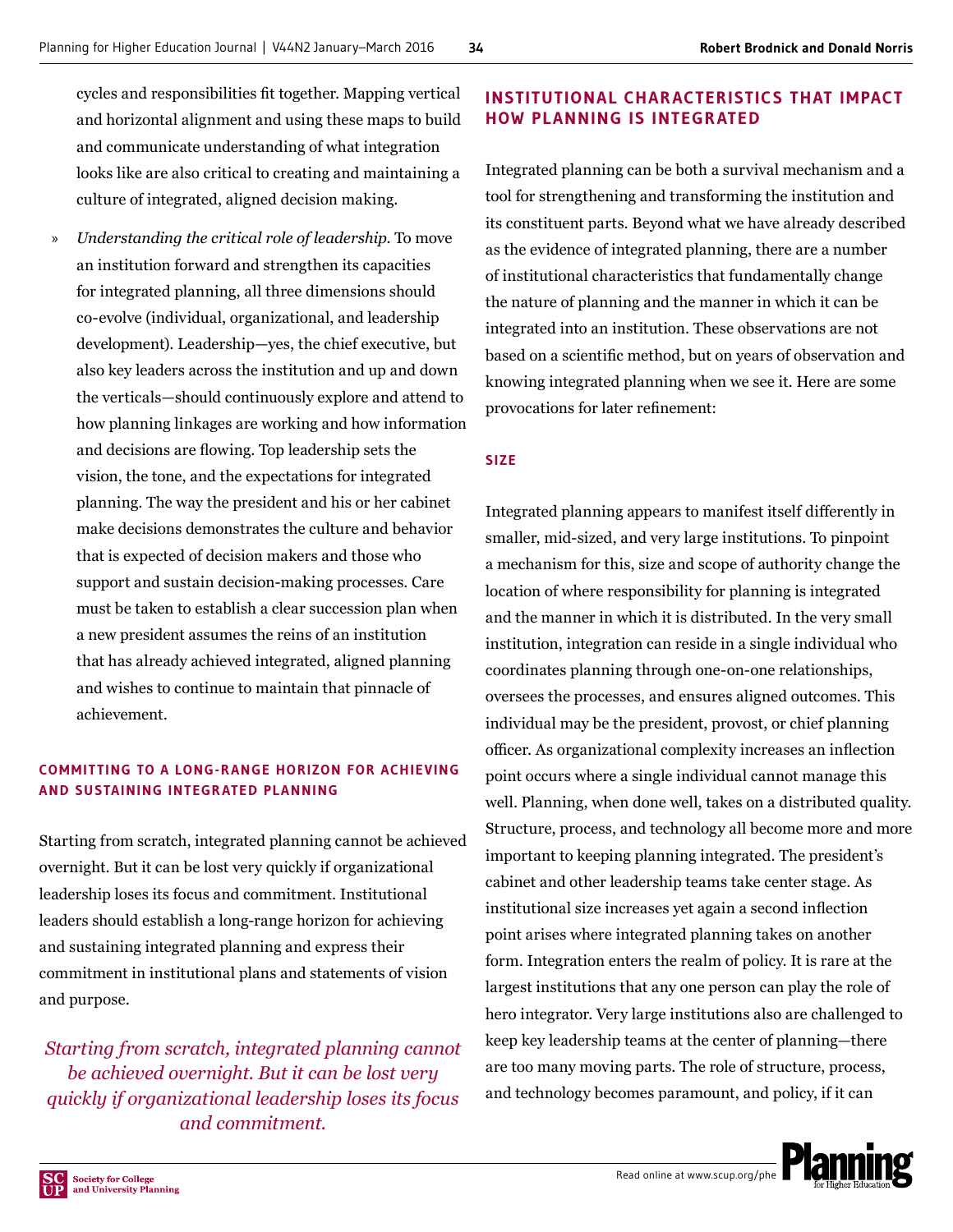stop short of forming intractable bureaucracy, can drive integration and ensure alignment.

#### **CENTRALIZATION/DECENTRALIZATION**

Each institution occupies its own position on the spectrum of centralized versus decentralized decision making. Highly decentralized institutions are more challenged by integration and alignment than those that are more centralized. However, the insights achieved through decentralized engagement and participation are critical to mobilizing energies around aligned strategies. Factors such as multiple campuses and sites and segmented and distributed budgets also play a role in changing the communication patterns, resource flows, and distribution and development of talent. This all requires special attention to integration and alignment.

#### **PUBLIC VERSUS PRIVATE CONTROL**

Our experience suggests that private institutions have a leg up on public institutions in achieving integration and alignment. Put simply, the demands of state and local controls and accountabilities add layers of required connections and integrations at public institutions that most private institutions simply do not have. This adds complexity but in most cases does not add solutions. One of the most important manifestations of the difference between public and private institutions is the nature and power of boards of trustees; private-institution boards, and their presidents, can make unpopular decisions without generating the same backlash experienced at public institutions.

#### **SPECIALIZED MISSION**

This is a special-case factor. There are certain institutions that we have observed whose missions are so specialized that the mission itself serves to keep planning integrated. The mission drives integration through a highly focused commitment to purpose and values—sort of the invisible hand of planning.

#### **PROFIT/NONPROFIT**

Like mission, investor interests tend to help focus efforts and create greater integration and alignment. While we cannot suggest that losing an institution's  $501(c)(3)$  status is the golden road to integrated planning, being shareholder driven sharpens a sense of purpose and offers an easily measured outcome—profit. The well-publicized troubles of the forprofit sector in higher education demonstrate that a singleminded focus on profit comes with an unacceptable price tag. Even while seeking new net revenues to enable financial sustainability, seasoned institutional leaders know they must align these ventures with an institutional mission of service.

#### **WEALTH**

In our experience, and quite ironically, some of the wealthiest schools lack integration due to excessive resources that enable the indulgent luxuries of redundancy, duplication, and suboptimal resource deployment. Such wealth enables a few institutions to avoid difficult issues that may challenge the status quo. It appears that the benefits of integrated planning may not matter as much to the very wealthy institutions as they do to those operating on slimmer margins or closer to poverty.

Taken together, these institutional characteristics do not sentence an institution to one form of planning or another. However, they do exert forces that need to be considered and counterbalanced. We have seen sound and integrated planning manifest itself in nearly all types of institutions. With attention and ongoing commitment to individual competencies, organizational processes, and leadership, every institution can use integrated planning to strengthen and transform over time.

*With attention and ongoing commitment to individual competencies, organizational processes, and leadership, every institution can use integrated planning to strengthen and transform over time.*

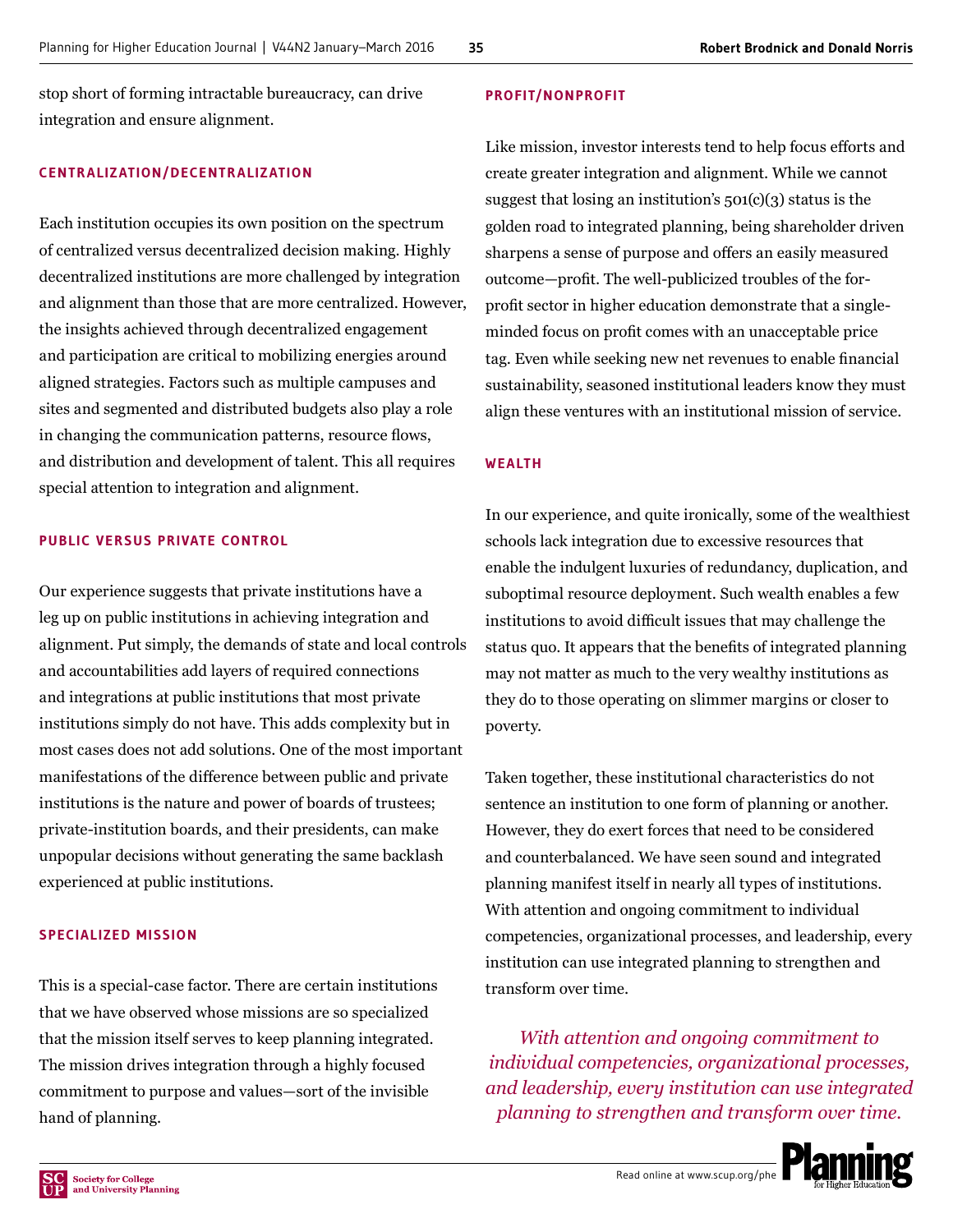# **THE PATH FORWARD**

So, what are the implications for the higher education planning profession as a whole, for institutional leaders, and for continuing efforts to understand and improve integrated planning?

# **EXPANDING PROFESSIONAL DEVELOPMENT**

A clearly articulated blueprint for achieving integrated planning should become part of the curriculum and body of knowledge in the SCUP learning and professional development portfolio (e.g., the Planning Institute). This should include training for individuals who will take these principles back to their institutions where they can be embedded in institutional training and talent development. These principles should be part of the skill development efforts for new staff, participants in major institutional planning activities, and the president's cabinet. Boards should also be acquainted with these principles, including the importance of succession planning to preserve institutional commitment to a culture of integrated, aligned planning and decision making.

# **DEEPENING THE CULTURE OF SCHOLARSHIP AND PRACTICE OF INTEGRATED PLANNING**

As a profession, we have not fully embraced and used the concept of integrated planning. It would be extremely beneficial to concentrate efforts within SCUP, at our institutions, and in the firms that support the industry. Practices and methods could be innovated and sharpened. Frameworks could emerge. SCUP could lead the way by developing an assessment instrument for integrated planning, for example. Such an instrument would be a major contribution to the planning body of knowledge and could be used in conjunction with carefully crafted articulations of methodologies for achieving alignment and other ingredients of integrated planning. This project could be undertaken by the Planning Institute and aligned with professional

development. The SCUP academies could also provide leadership in scholarship and practice.

# **ORIENTING TO INTEGRATED PLANNING**

Orienting to these principles should be part of the onboarding process for new staff, faculty, executive leadership, and even members of the board. SCUP should continue to inculcate the importance of planning professionals and the president working together to create and communicate a continuing culture of integrated, aligned planning and decision making.

By taking a holistic view of higher education through the lens of integrated planning, SCUP can further its mission to develop "individual and organizational planning capacities to strengthen and transform institutions of higher education" (Society for College and University Planning, n.d.).

# **REFERENCES**

Norris, D. M., and N. L. Poulton. 2008. *A Guide to Planning for Change.* Ann Arbor, MI: Society for College and University Planning.

Society for College and University Planning. n.d. About SCUP: SCUP's Mission. Retrieved March 7, 2016, from the World Wide Web: [www.](http://www.scup.org/page/about) [scup.org/page/about.](http://www.scup.org/page/about)

# **AUTHOR BIOGRAPHIES**

ROBERT BRODNICK, PH.D., has worked in the fields of planning, strategy, research, and organizational change for 25 years. He has specials skills in strategy, innovation, and organizational development, design, and intervention. He is an expert facilitator of human process from dyads to small groups to large-scale retreats and has notable experience with leadership groups, boards, and planning bodies and with strategic and creative solutions. He has served three universities over the past 20 years, and his work has focused on building institutional capacity and effectiveness through strategy, planning, and innovation. He has managed

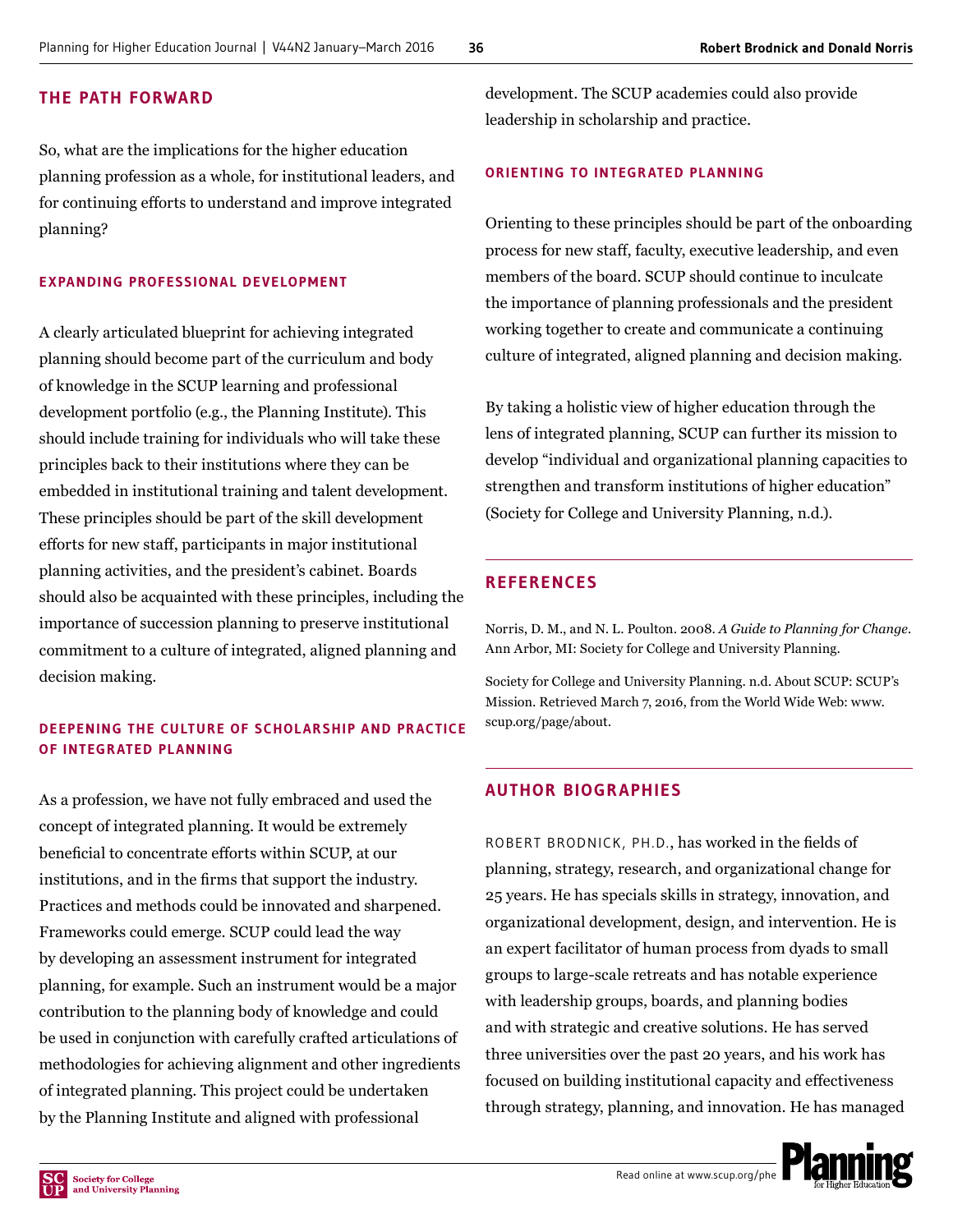technological implementation of business intelligence, data warehousing, security, learning systems, and analytics. He has direct experience with institutional effectiveness, assessment, and program review; institutional accreditation; enrollment management (including retention); admissions; financial aid and registrar functions; and sustainability.

Dr. Brodnick has been active in the Association for Managers of Innovation, the Society for College and University Planning, the International Association of Applied Psychology, the Association of Institutional Research, and others. He was a member of the board of directors of the Higher Education Data Sharing Consortium and president of the Pennsylvania State System of Higher Education Directors. In 2009, he was honored by the Society for College and University Planning with its Award for Institutional Innovation and Integration. He served on SCUP's Presidential Search Committee in 2014 and as plenary and invited session chair for SCUP–50 in 2015. Currently, he serves as conference chair for SCUP–51. He has authored hundreds of institutional and peer-reviewed papers and published numerous works including *Transforming in an Age of Disruptive Change* (SCUP 2013); he regularly delivers workshops and speaking engagements. He has taught courses in education, the social sciences, and business and has a special interest in innovation management. He holds a Ph.D. in psychoeducational processes from Temple University.

DONALD NORRIS, PH.D., is president and founder of Strategic Initiatives, a management consulting firm that specializes in leading and navigating change, crafting and executing strategy, and enhancing enterprise performance. He is recognized as a thought leader and expert practitioner whose clients have included a blue-chip roster of corporations, colleges and universities, and associations and other nonprofit organizations. He is a thought-leading author in transformative change, planning in higher education, organizational development, and analytics. Prior to his consulting career, he served a succession of universities for 13 years as a researcher and administrator: the University of

Houston, The University of Texas at Austin, the University of Michigan, and Virginia Tech. These experiences culminated in his serving for six years as director of planning and policy analysis at the University of Houston. Later, he became a senior fellow at the Institute for Educational Transformation at George Mason University and a senior fellow at La Jolla Institute.

Dr. Norris has been active in SCUP for over 30 years. He has coauthored a series of books and monographs for SCUP that have dramatically influenced the field of strategic planning over the past three decades: *A Guide for New Planners* (1984), *Transforming Higher Education: A Vision for Learning in the 21st Century* (1995), *Unleashing the Power of Perpetual Learning* (1997), *Transforming e-Knowledge: A Revolution in the Sharing of Knowledge* (2003), and *A Guide to Planning for Change* (2008). He was awarded the Distinguished Service Award by SCUP in 1994. He received a B.S. in engineering mechanics and an M.B.A. from Virginia Tech and a Ph.D. from the Center for the Study of Higher and Postsecondary Education at the University of Michigan. In 2014, he was honored with SCUP's Founders' Award for Distinguished Service in Higher Education Planning.